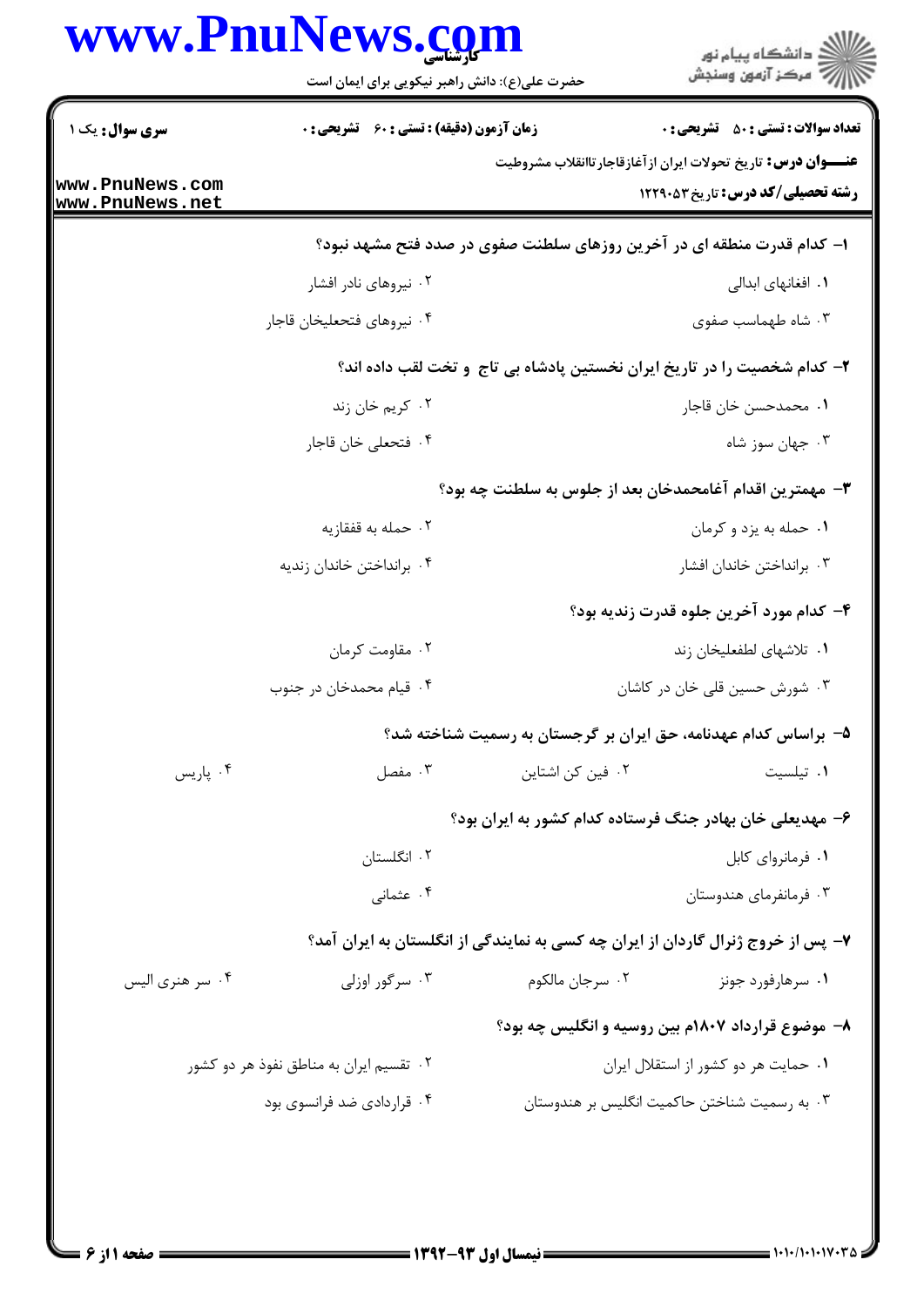|                                    | www.PnuNews.com<br>حضرت علی(ع): دانش راهبر نیکویی برای ایمان است              |                                                                      | ڪ دانشڪاه پيا <sub>م</sub> نور<br>۾ سرڪز آزمون وسنڊش |
|------------------------------------|-------------------------------------------------------------------------------|----------------------------------------------------------------------|------------------------------------------------------|
| <b>سری سوال : ۱ یک</b>             | <b>زمان آزمون (دقیقه) : تستی : 60 ٪ تشریحی : 0</b>                            |                                                                      | <b>تعداد سوالات : تستي : 50 ٪ تشريحي : 0</b>         |
| www.PnuNews.com<br>www.PnuNews.net |                                                                               | <b>عنـــوان درس:</b> تاریخ تحولات ایران از آغازقاجارتاانقلاب مشروطیت | رشته تحصیلی/کد درس: تاریخ ۱۲۲۹۰۵۳                    |
|                                    |                                                                               | ۹- علت اصلی جنگ های اول ایران و روسیه چه بود؟                        |                                                      |
|                                    | ۰۲ رفتار ناشایست آغامحمدخان در تفلیس                                          |                                                                      | ۰۱ توسعه طلبي روسيه                                  |
|                                    | ۰۴ تمایل مسلمانان ساکن در روسیه به ایران                                      |                                                                      | ۰۳ تمایل هر دو دولت به تصرف گرجستان                  |
|                                    |                                                                               | آخرین نقطه جنگی بین ایران و روسیه قبل از عهدنامه ترکمانچای کجا بود؟  |                                                      |
| ۰۴ ارس                             | ۰۳ میانه                                                                      | ۰۲ اردبیل                                                            | ٠١ سردارآباد                                         |
|                                    |                                                                               | 11- موضوع قرارداد الحاقي يا متمم عهدنامه تركمانچاي چه بود؟           |                                                      |
|                                    |                                                                               |                                                                      | ۰۱ اقتصادی و مربوط به گمرکات بود                     |
|                                    |                                                                               |                                                                      | ۰۲ سیاسی و مربوط به آینده روابط دو کشور بود          |
|                                    |                                                                               |                                                                      | ۰۳ در خصوص رابطه ایران با دیگر کشورها بود            |
|                                    |                                                                               | ۰۴ در خصوص چگونگی پرداخت غرامت جنگ به روسیه بود                      |                                                      |
|                                    |                                                                               | <b>۱۲</b> - جنگ مریوان بین ایران و عثمانی در چه سالی روی داد؟        |                                                      |
| ۰۴ ۱۲۲۵ق                           | ۰۳ ۱۲۲۱ق                                                                      | ۰۲ ۱۸ ۱۲۱ق                                                           | ۱. ۱۲۱۶ق                                             |
|                                    |                                                                               | <b>۱۳</b> - نماینده ایران در کنفرانس ارزنه الروم اول چه کسی بود؟     |                                                      |
|                                    | ٠٢ ميرزا جعفرخان مشيرالدوله                                                   |                                                                      | ٠١ ميرزا تقى خان فراهاني                             |
|                                    | ۰۴ محمدعلی میرزا دولتشاه                                                      |                                                                      | ۰۳ محمدعلی خان مستوفی آشتیانی                        |
|                                    | ۱۴- ظل السلطان که پس از مرگ فتحعلیشاه نود روز سلطنت کرد حکمران کدام شهر بود؟  |                                                                      |                                                      |
| ۰۴ شیراز                           | ۰۳ يزد                                                                        | ۰۲ تهران                                                             | ٠١. اصفهان                                           |
|                                    | ۱۵– پس از قتل قائم مقام چه کسی از طرف حاج میرزا آقاسی به وزارت لشکر منصوب شد؟ |                                                                      |                                                      |
|                                    | ۰۲ میرزا نصرالله اردبیلی                                                      |                                                                      | ٠١ ميرزا حسنخان آجودانباشي                           |
|                                    | ۰۴ میرزا آقاخان نوری                                                          |                                                                      | ۰۳ میرزا اسماعیل خان قراچه داغی                      |
|                                    |                                                                               | ۱۶- تزار روس در جدال بین ایران و انگلیس بر سر هرات چه نظری داشت؟     |                                                      |
|                                    | ۰۲ تمایل داشت انگلیس بر آن دست یابد                                           |                                                                      | ٠١ تمايل داشت هرات مستقل بماند                       |
|                                    | ۰۴ از جنگ دو کشور بر سر مساله هرات خوشنود بود                                 |                                                                      | ۰۳ با حمله ایران به هرات موافق بود                   |
|                                    |                                                                               |                                                                      |                                                      |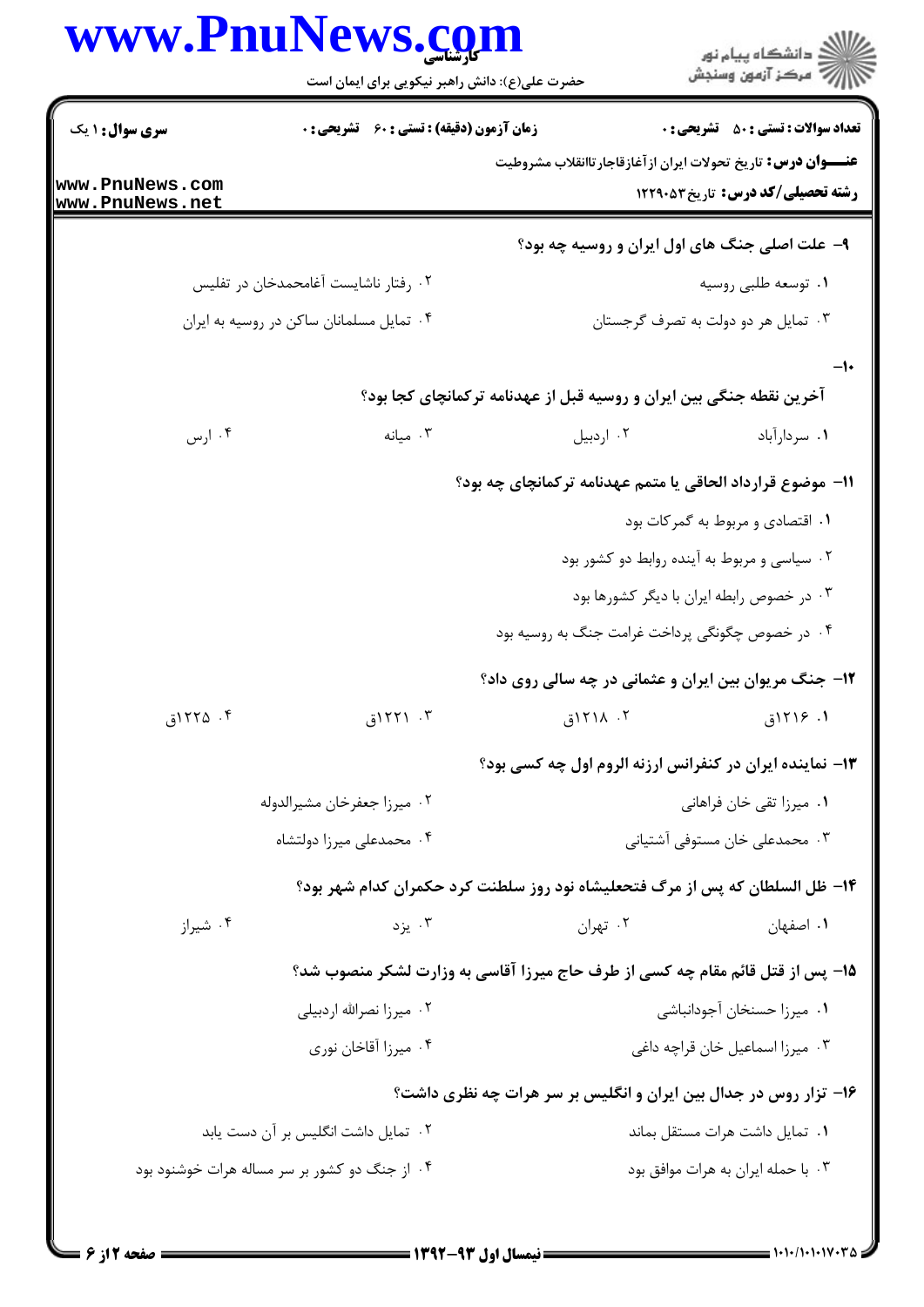|                                    | حضرت علی(ع): دانش راهبر نیکویی برای ایمان است |                                                                                                 | ڪ دانشڪاه پيا <sub>م</sub> نور<br><i>(7</i> مرڪز آزمون وسنڊش |
|------------------------------------|-----------------------------------------------|-------------------------------------------------------------------------------------------------|--------------------------------------------------------------|
| <b>سری سوال : ۱ یک</b>             | زمان آزمون (دقیقه) : تستی : 60 تشریحی : 0     | <b>تعداد سوالات : تستی : 50 ٪ تشریحی : 0</b>                                                    |                                                              |
| www.PnuNews.com<br>www.PnuNews.net |                                               | <b>عنـــوان درس:</b> تاریخ تحولات ایران ازآغازقاجارتاانقلاب مشروطیت                             | رشته تحصیلی/کد درس: تاریخ ۱۲۲۹۰۵۳                            |
|                                    |                                               | ۱۷- کدام رهبر فرقه اسماعیلیه در یزد به دست مردم تحریک شده کشته شد؟                              |                                                              |
| ۰۴ بخشعليخان                       | ۰۳ آقاخان محلاتی                              | ٠٢ ابوالحسن كهكي                                                                                | ٠١. شاه خليل الله                                            |
|                                    |                                               |                                                                                                 | ۱۸– فتنه سالار در کدام ناحیه روی داد؟                        |
| ۰۴ خراسان                          | ۰۳ سیستان                                     | ٠٢ آذربايجان                                                                                    | ۰۱ سمنان                                                     |
|                                    |                                               | ۱۹- امیرکبیر برای تهذیب اخلاق و روحیه سربازان چه اقدامی انجام داد؟                              |                                                              |
|                                    | ۰۲ نامگذاری دسته ها به نام قهرمانان تاریخی    |                                                                                                 | ۰۱ تهیه اونیفورم از پارچه های و طنی                          |
|                                    | ۰۴ ترویج روحیه دشمن ستیزی                     |                                                                                                 | ۰۳ بیرون بردن پادگانها از محیطهای شهری                       |
|                                    |                                               | +۲- در مسائل اقتصادی و امور مربوط به آن، مهمترین اقدام امیرکبیر چه بود؟                         |                                                              |
|                                    |                                               |                                                                                                 | ٠١ تسهيل شرايط صادرات                                        |
|                                    |                                               |                                                                                                 | ۰۲ بالابردن گمرک کالاهایی که در داخل تولید میشد              |
|                                    |                                               |                                                                                                 | ۰۳ تاسیس کارخانه ها در شهرهای مختلف ایران                    |
|                                    |                                               | ۰۴ آوردن استادکاران اروپایی به ایران برای آموزش صنعت گران                                       |                                                              |
|                                    |                                               | ۰۲۱− در هنگام فتنه سالار در خراسان محمدامین خان در کدام ناحیه شورش نمود؟                        |                                                              |
| ۰۴ سرخس                            | ۰۳ خیوه                                       | ۰۲ هرات                                                                                         | ۰۱ بخارا                                                     |
|                                    |                                               | ۲۲– کدام روزنامه از طرف سیدجمال الدین اسدآبادی در لندن و به دو زبان انگلیسی و عربی منتشر می شد؟ |                                                              |
| ۰۴ الوطن                           | ۰۳ عروه الوثقي                                | ٢. ضياء الخافقين                                                                                | ۰۱ مساوات                                                    |
|                                    |                                               | ۲۳– کدام سفر ناصرالدین شاه به منظور بازدید از نمایشگاه بین المللی وینه صورت گرفت؟               |                                                              |
| ۰۴ سفر چهارم                       | ۰۳ سفر سوم                                    | ۰۲ سفر دوم                                                                                      | ۰۱ سفر اول                                                   |
|                                    |                                               | <b>34- ناصرالدین شاه در سفر به اروپا با امپراتور کدام کشور ملاقات نداشت؟</b>                    |                                                              |
| ۰۴ روسیه                           | ۰۳ آلمان                                      | ۰۲ اتریش                                                                                        | ٠١. انگليس                                                   |
|                                    |                                               | ۲۵- نخستین هیات معلمین و مستشاران خارجی برای تدریس در دارالفنون از چه کشوری بودند؟              |                                                              |
| ۰۴ اتریش                           | ۰۳ بلژیک                                      | ۰۲ فرانسه                                                                                       | ۰۱ انگلیس                                                    |
|                                    |                                               | ۲۶- براساس منابع داخلی دوره قاجاریه قشون حاضر رکاب چه تعداد بوده است؟                           |                                                              |
| ۰.۴ ۲۱۰هزار                        | ۰۰ ۸۰هزار                                     | ۰۲ ۱۵۰هزار                                                                                      | ۱. ۱۲۰هزار                                                   |
|                                    |                                               |                                                                                                 |                                                              |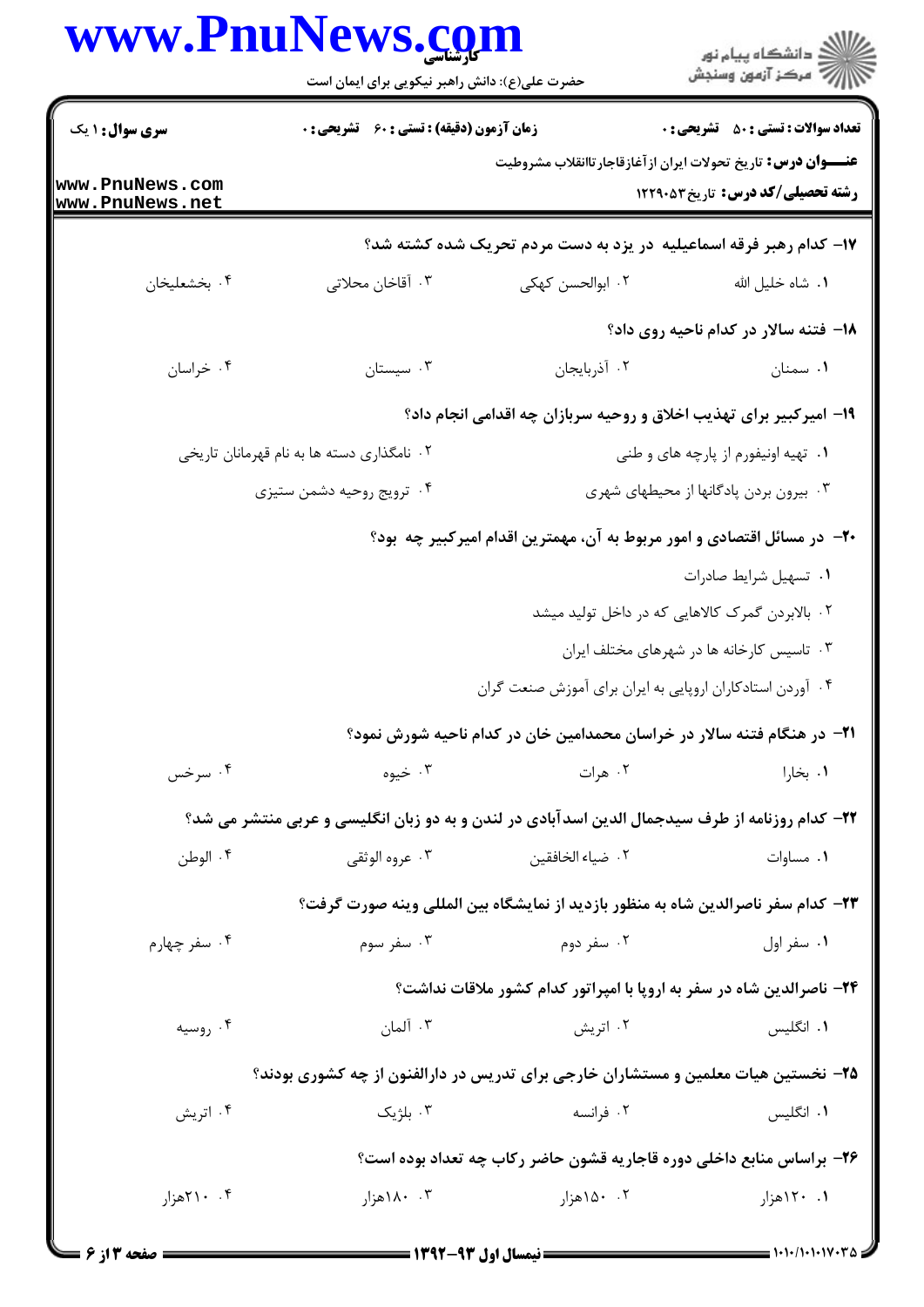|                                                      | www.Pnulvews. <u>co</u> m<br>حضرت علی(ع): دانش راهبر نیکویی برای ایمان است |                                                                                                                    | ڪ دانشڪاه پيام نور<br>پ <sup>ر</sup> مرڪز آزمون وسنڊش |
|------------------------------------------------------|----------------------------------------------------------------------------|--------------------------------------------------------------------------------------------------------------------|-------------------------------------------------------|
| <b>سری سوال : ۱ یک</b>                               | <b>زمان آزمون (دقیقه) : تستی : 60 ٪ تشریحی : 0</b>                         |                                                                                                                    | <b>تعداد سوالات : تستي : 50 ٪ تشريحي : 0</b>          |
| www.PnuNews.com<br>www.PnuNews.net                   |                                                                            | <b>عنــــوان درس:</b> تاریخ تحولات ایران ازآغازقاجارتاانقلاب مشروطیت                                               | <b>رشته تحصیلی/کد درس:</b> تاریخ1۲۲۹۰۵۳               |
|                                                      |                                                                            | <b>37- ماده دوم قرارداد ارزنه الروم دوم متضمن چه رویدادی بود؟</b>                                                  |                                                       |
|                                                      | ۰۲ جدایی سلیمانیه از ایران                                                 |                                                                                                                    | ٠١ كشتيراني در شط العرب                               |
|                                                      | ۰۴ رد فراریان                                                              |                                                                                                                    | ۰۳ مبادله مجرمین                                      |
|                                                      |                                                                            | ۲۸– در زمان ناصرالدین شاه روسیه به کدام شرط پذیرفت که از غرامت مقرر در عهدنامه ترکمانچای صرف نظر کند؟              |                                                       |
| ۰۲ واگذاری امتیاز بانک استقراضی                      |                                                                            |                                                                                                                    | ٠١. اتحاد ايران و روسيه عليه عثماني                   |
|                                                      | ۰۴ واگذاری جزایره آشوراده                                                  | ۰۳ واگذاری امتیاز نفت شمال                                                                                         |                                                       |
|                                                      |                                                                            | ۲۹- در اعتراض به محاصره هرات توسط ایران، انگلیسی ها کدام نقطه از خاک ایران را تصرف کردند؟                          |                                                       |
| ۰۴ جزیره کیش                                         | ۰۳ جزیره خارک                                                              | ۰۲ بندر محمره                                                                                                      | ۰۱ بندر بوشهر                                         |
|                                                      |                                                                            | ۳۰– براساس کدام معاهده، ایران متعهد شد در صورت بروز اختلاف میان ایران و ولایات افغانستان، انگلیس را به عنوان واسطه | قرار دهد؟                                             |
| ۰۴ لندن                                              | ۰۳ استانبول                                                                | ۰۲ تهران                                                                                                           | ۰۱ پاریس                                              |
|                                                      |                                                                            | ۳۱- خط سرحدی بین ایران و هند توسط چه کسانی تعیین شد؟                                                               |                                                       |
|                                                      | ۰۲ نمایندگان ایران و انگلستان                                              |                                                                                                                    | ٠١ نمايندگان ايران و هند                              |
|                                                      | ۰۴ ماموران انگلیسی                                                         |                                                                                                                    | ۰۳ نمایندگان انگلیس، روسیه و ایران                    |
|                                                      |                                                                            | ۳۲– نخستین امتیاز مهم اقتصادی که به اتباع روسیه داده شد کدام بود؟                                                  |                                                       |
| ۰۲ امتیاز نامه گمرکی با درصد کم                      |                                                                            | ۰۱ بانک استقراضی                                                                                                   |                                                       |
| ۰۴ بهره برداری از منابع معدنی و زیرزمینی مناطق شمالی |                                                                            | ۰۳ بهره برداری انحصاری از صید ماهی در دریای خزر                                                                    |                                                       |
|                                                      |                                                                            | ٣٣- امتياز احداث خط آهن جلفا به تبريز در زمان ناصرالدين شاه به چه كسى واگذار شد؟                                   |                                                       |
|                                                      | ٢ . فن فالكنهاگن                                                           |                                                                                                                    | ۰۱ بارون جولوليوس دو رويتر                            |
|                                                      | ۰۴ ليانازوف                                                                |                                                                                                                    | ۰۳ کاراوايف                                           |
|                                                      |                                                                            | ۳۴- در دوره امیرکبیر روابط خارجی ایران با کدام کشور برای مدت شش ماه قطع شد؟                                        |                                                       |
| ۰۴ عثمانی                                            | ۰۳ روسیه                                                                   | ۰۲ فرانسه                                                                                                          | ۰۱ انگلستان                                           |
|                                                      |                                                                            | ۳۵– عهدنامه دوستی بین ایران و آمریکا در زمان ناصرالدین شاه از لحاظ تنظیم و تدوین مطابق کدام عهدنامه ایران با کدام  | کشور خارجي بود؟                                       |
| ۰۴ فرانسه                                            | ۰۳ روسیه                                                                   | ۰۲ بلژیک                                                                                                           | ۰۱ اسپانیا                                            |
| <b>ــــ صفحه 4 از 6</b>                              |                                                                            | <b>ــــــــــــــــــــــــ</b> نیمسال اول ۹۳-۱۳۹۲ <del>- - - - - -</del>                                          |                                                       |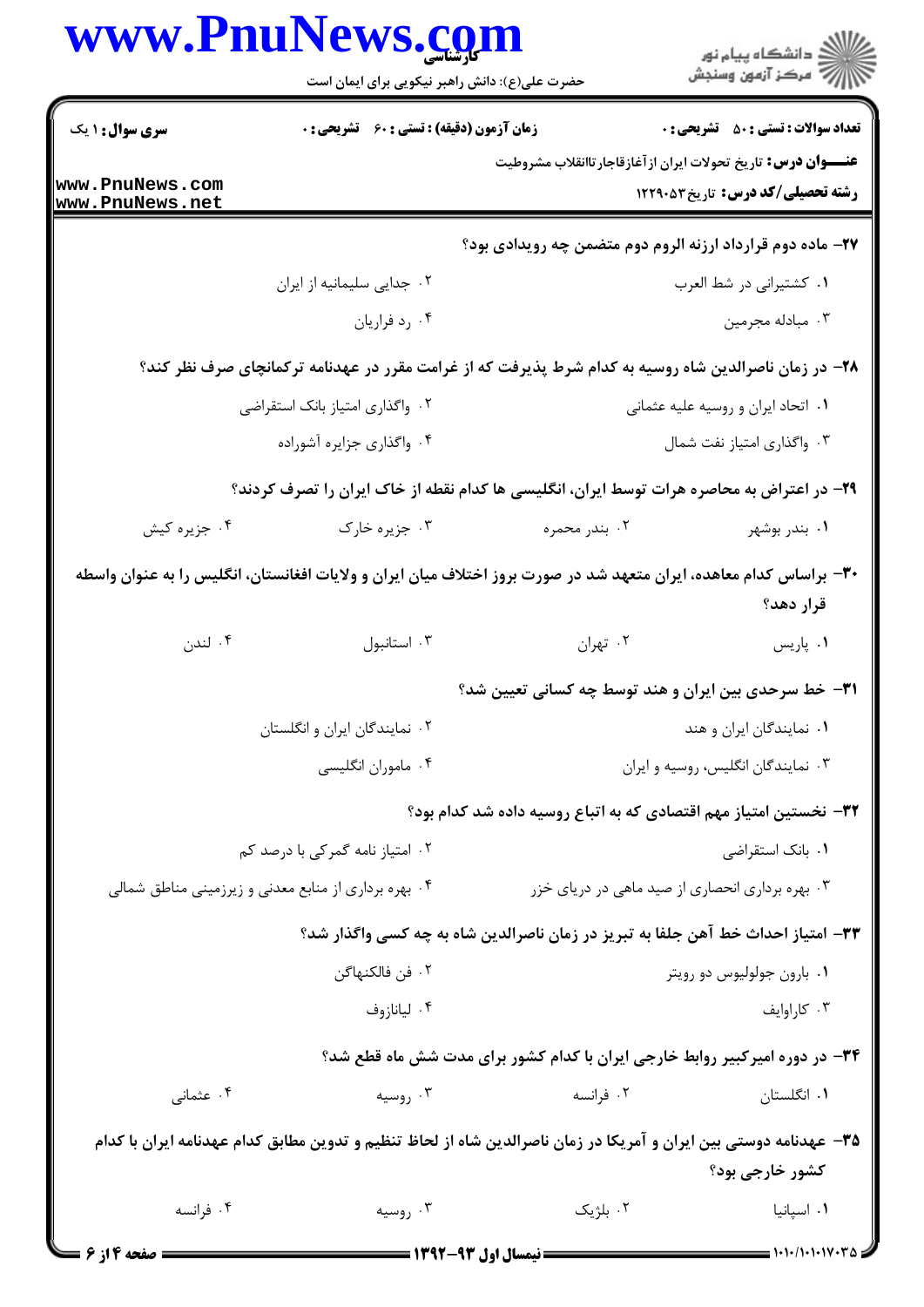|                                    | www.PnuNews.com<br>حضرت علی(ع): دانش راهبر نیکویی برای ایمان است      |                    | ڪ دانشڪاه پيام نور<br>پ <sup>ر</sup> مرڪز آزمون وسنڊش                                                    |  |
|------------------------------------|-----------------------------------------------------------------------|--------------------|----------------------------------------------------------------------------------------------------------|--|
| سری سوال: ۱ یک                     | <b>زمان آزمون (دقیقه) : تستی : 60 ٪ تشریحی : 0</b>                    |                    | <b>تعداد سوالات : تستي : 50 ٪ تشريحي : 0</b>                                                             |  |
| www.PnuNews.com<br>www.PnuNews.net |                                                                       |                    | <b>عنـــوان درس:</b> تاریخ تحولات ایران ازآغازقاجارتاانقلاب مشروطیت<br>رشته تحصیلی/کد درس: تاریخ ۱۲۲۹۰۵۳ |  |
|                                    |                                                                       |                    | ۳۶- امتیاز کاوشهای علمی در ایران برای همیشه به کدام کشور خارجی اعطاء شد؟                                 |  |
| ۰۴ فرانسه                          | ۰۳ اتریش                                                              | ۰۲ فرانسه          | ٠١. بلژيک                                                                                                |  |
|                                    |                                                                       |                    | ۳۷- افسانه مربوط به ربودن نفت ایران توسط دارسی اولین بار در کدام منبع ایرانی چاپ شد؟                     |  |
|                                    | ۰۲ کتاب جنگ مخفی برای نفت                                             |                    | ٠١ روزنامه شفق سرخ                                                                                       |  |
|                                    | ۰۴ روزنامه اختر                                                       |                    | ٠٣ كتاب پنجاه سال نفت ايران                                                                              |  |
|                                    |                                                                       |                    | ۳۸- دارسی اولین مجموعه حفاران را برای جستجوی نفت در ایران به کدام نقطه فرستاد؟                           |  |
| ۰۴ رامهرمز                         | ۰۳ مسجد سلیمان                                                        | ۰۲ ماماتین         | ۰۱ چاه سرخ                                                                                               |  |
|                                    | ۳۹- از شرایط عجیب اعطای وام اول روسیه به ایران در زمان مظفرالدین بود؟ |                    |                                                                                                          |  |
|                                    |                                                                       |                    | ٠١. سلب حق كشتيراني از ايران تا پايان وام در درياي خزر                                                   |  |
|                                    |                                                                       |                    | ۰۲ تسویه حساب وام های قبلی ایران                                                                         |  |
|                                    |                                                                       |                    | ۰۳ ممنوعیت وام گیری از کشورهای دیگر بدون رضایت روسیه                                                     |  |
|                                    |                                                                       |                    | ۰۴ ایجاد شعبه های متعدد از بانک استقراضی در نقاط مختلف ایران                                             |  |
|                                    |                                                                       |                    | ۴۰– نشان «بندجوراب» از طرف کدام کشور به مظفرالدین شاه اعطاء شد؟                                          |  |
| ۰۴ بلژیک                           | ۰۳ انگلیس                                                             | ۰۲ اتریش           | ۰۱ فرانسه                                                                                                |  |
|                                    |                                                                       |                    | ۴۱– در تشکیلات پایتخت در سال ۱۳۰۰ق چه کسی ریاست اداره پلیس را بر عهده داشت؟                              |  |
| ۰۴ نصيرالسلطنه                     | ۰۳ مسیو نوز                                                           | ۰۲ کنت دو مونت فرت | ۰۱ کامران میرزا                                                                                          |  |
|                                    |                                                                       |                    | ۴۲– در دوره قاجاریه اداره چراغ گاز و الکتریستیه زیرمجموعه کدام اداره بوده است؟                           |  |
| ۰۴ اداره امور عمومی                | ۰۳ وزارت ايلات                                                        | ۰۲ اداره گمرکخانه  | ۰۱ اداره دارالنظاره                                                                                      |  |
|                                    |                                                                       |                    | ۴۳- کدام کشور فقط در تهران ژنرال قنسول داشت؟                                                             |  |
| ۰۴ آمریکا                          | ۰۳ هلند                                                               | ۰۲ اسپانیا         | ۰۱ اتریش                                                                                                 |  |
|                                    |                                                                       |                    | ۴۴- نخستین بار صدور ورقه جواز مسافرتی برای مسافرت به کدام کشور صادر شد؟                                  |  |
| ۰۴ فرانسه                          | ۰۳ انگلیس                                                             | ۰۲ روسیه           | ۰۱ عثمانی                                                                                                |  |
|                                    |                                                                       |                    | ۴۵– کدام مورد خارج از مجالس تشکیلات وزارت عدلیه اعظم در دوره ناصرالدین شاه است؟                          |  |
| ۰۴ مجلس اجراء                      | ۰۳ مجلس محاکمات                                                       | ۰۲ مجلس جنایات     | ٠١. مجلس تحقيق                                                                                           |  |
|                                    |                                                                       |                    |                                                                                                          |  |